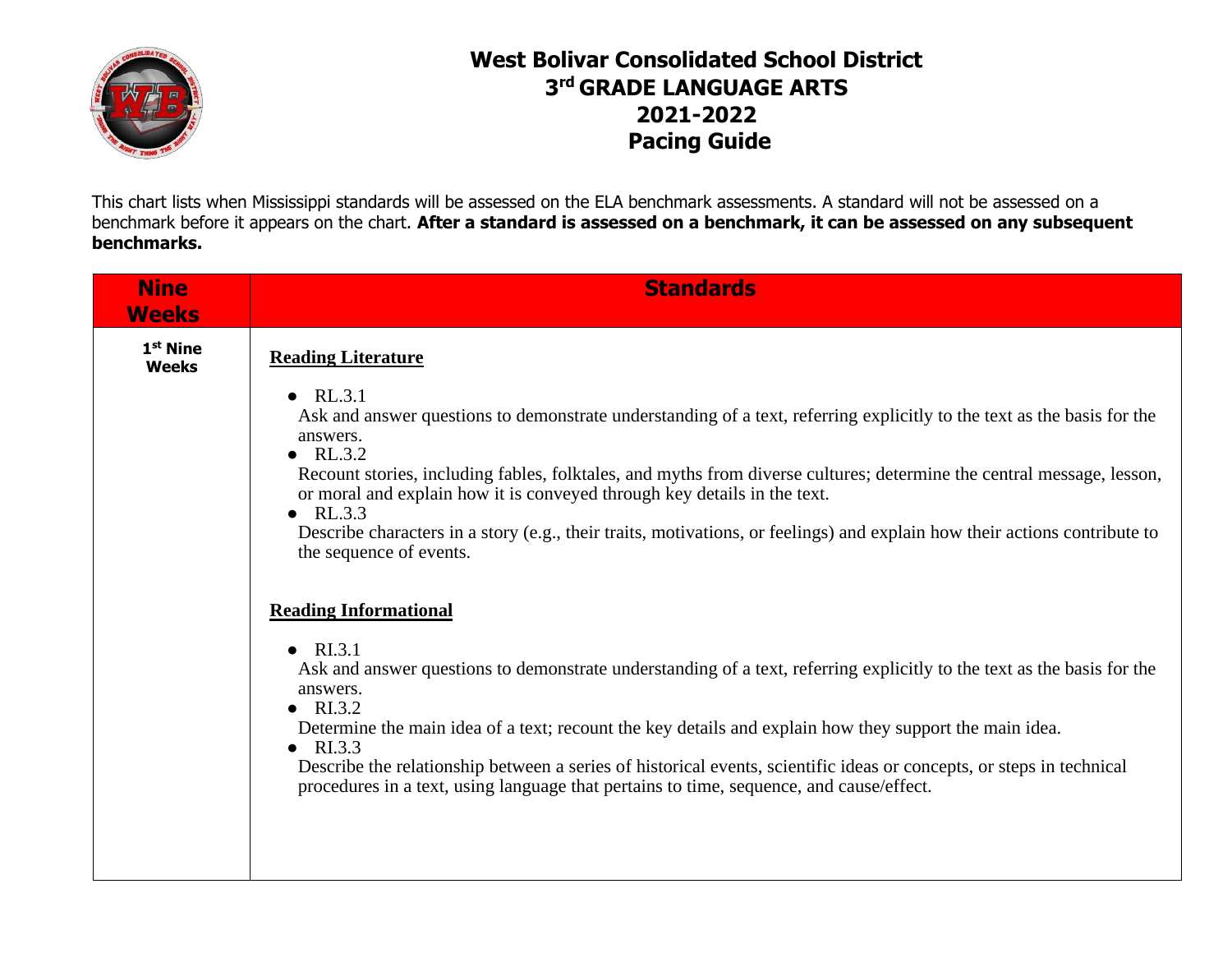|           | <b>Language</b><br>$\bullet$ L.3.4 $*$                                                                                 |
|-----------|------------------------------------------------------------------------------------------------------------------------|
|           | Determine or clarify the meaning of unknown and multiple-meaning words and phrases based on grade 3 reading            |
|           | and content, choosing flexibly from a range of strategies.                                                             |
| $\bullet$ | L.3.4a                                                                                                                 |
|           | Use sentence-level context as a clue to the meaning of a word or phrase.                                               |
| $\bullet$ | L.3.4b                                                                                                                 |
|           | Determine the meaning of the new word formed when a known affix is added to a known word (e.g.,                        |
|           | agreeable/disagreeable, comfortable/uncomfortable, care/careless, heat/preheat).                                       |
| $\bullet$ | L.3.4c                                                                                                                 |
|           | Use a known root word as a clue to the meaning of an unknown word with the same root (e.g., company,                   |
|           | companion).                                                                                                            |
| $\bullet$ | L.3.4d                                                                                                                 |
|           | Use glossaries or beginning dictionaries, both print and digital, to determine or clarify the precise meaning of key   |
|           | words and phrases.                                                                                                     |
| $\bullet$ | L.3.1                                                                                                                  |
| $\bullet$ | Demonstrate command of the conventions of standard English grammar and usage when writing or speaking.<br>L.3.1a.      |
|           | Explain the function of nouns, pronouns, verbs, adjectives, and adverbs in general and their functions in particular   |
|           | sentences.                                                                                                             |
| $\bullet$ | L.3.1b.                                                                                                                |
|           | Form and use regular and irregular plural nouns.                                                                       |
| $\bullet$ | L.3.1c.                                                                                                                |
|           | Use abstract nouns (e.g., childhood).                                                                                  |
|           | L.3.1d.                                                                                                                |
| $\bullet$ | Form and use regular and irregular verbs.<br>L.3.1e.                                                                   |
|           | Form and use the simple (e.g., I walked; I walk; I will walk) verb tenses.                                             |
| $\bullet$ | L.3.1f.                                                                                                                |
|           | Ensure subject-verb and pronoun-antecedent agreement.*                                                                 |
|           |                                                                                                                        |
|           | <b>Writing</b>                                                                                                         |
|           | $\bullet$ W.3.3                                                                                                        |
|           | Write narratives to develop real or imagined experiences or events using effective technique, descriptive details, and |
|           | clear event sequences.<br>W.3.3a                                                                                       |
|           | Establish a situation and introduce a narrator and/or characters; organize an event sequence that unfolds naturally.   |
|           | <i>W.3.3b</i>                                                                                                          |
|           | Use dialogue and descriptions of actions, thoughts, and feelings to develop experiences and events or show the         |
|           | response of characters to situations.                                                                                  |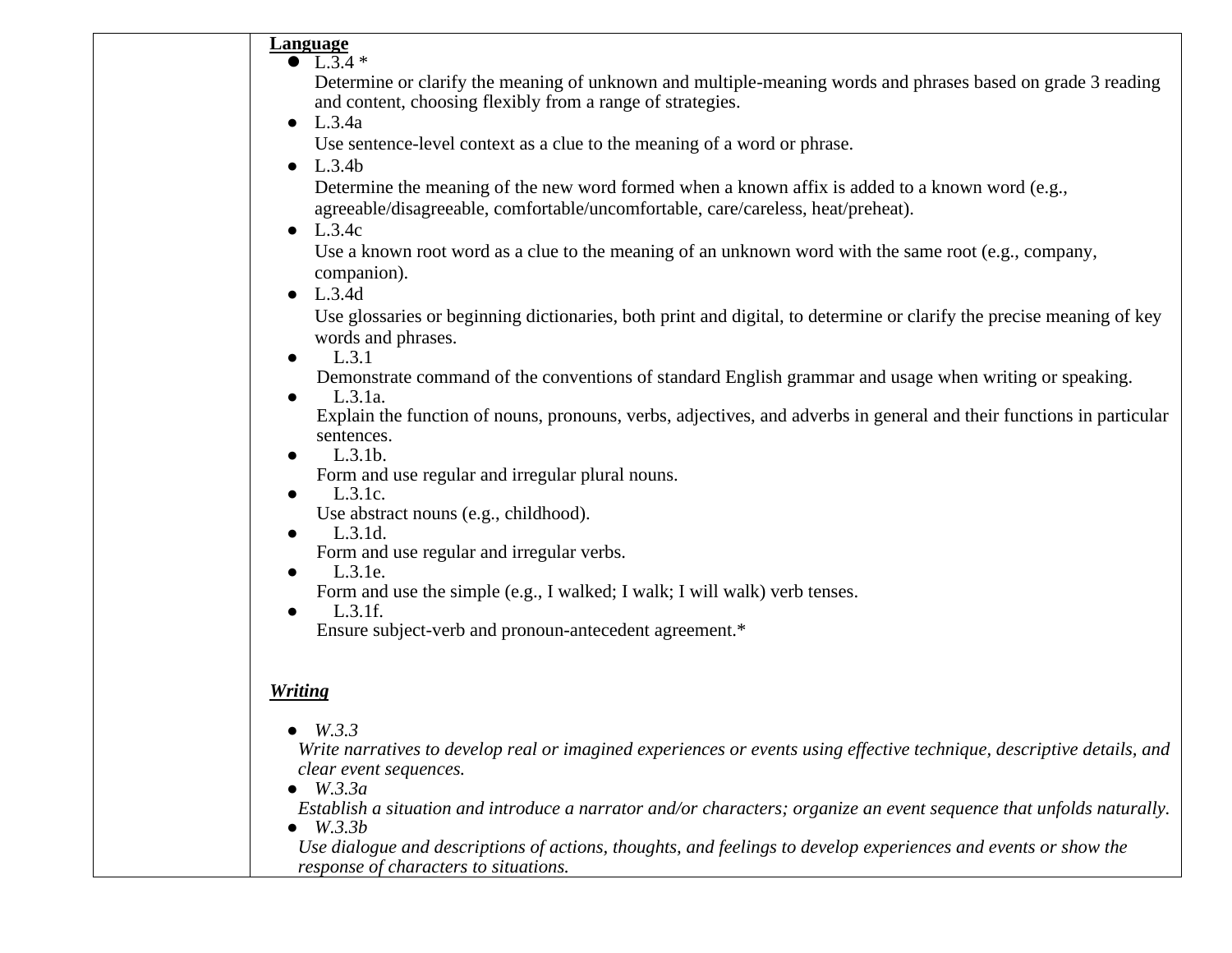| Determine the meaning of words and phrases as they are used in a text, distinguishing literal from nonliteral language. |
|-------------------------------------------------------------------------------------------------------------------------|
| Refer to parts of stories, dramas, and poems when writing or speaking about a text, using terms such as chapter,        |
|                                                                                                                         |
|                                                                                                                         |
| Determine the meaning of general academic and domain-specific words and phrases in a text relevant to a grade 3         |
| Refer to parts of stories, dramas, and poems when writing or speaking about a text, using terms such as chapter,        |
|                                                                                                                         |
|                                                                                                                         |
| Form and use comparative and superlative adjectives and adverbs, and choose between them depending on what is to        |
|                                                                                                                         |
|                                                                                                                         |
| Demonstrate command of the conventions of standard English capitalization, punctuation, and spelling when               |
|                                                                                                                         |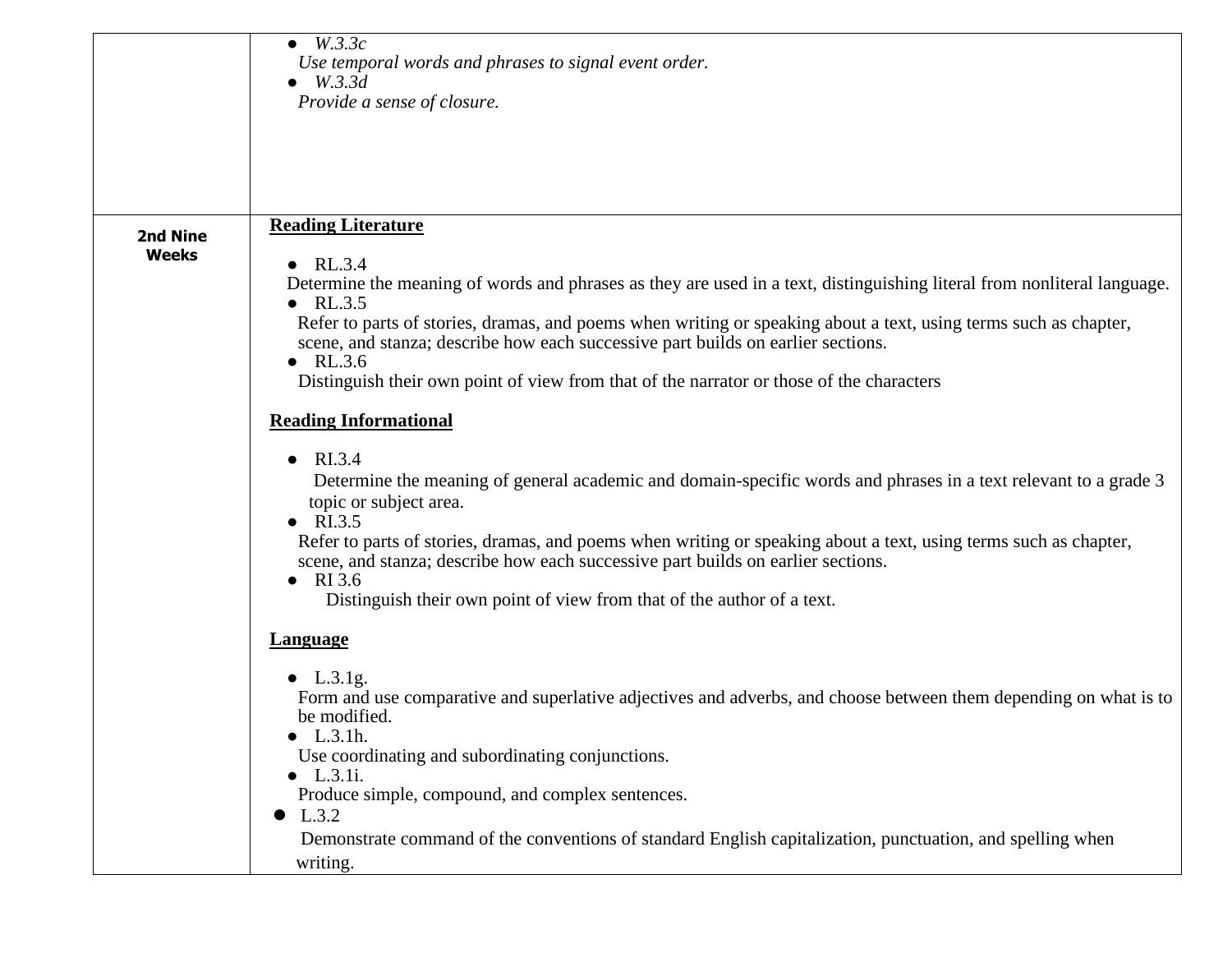● L.3.2a.

Capitalize appropriate words in titles.

- $\bullet$  L.3.2b. Use commas in addresses.
- $\bullet$  L.3.2c.

Use commas and quotation marks in dialogue.

● L.3.2d.

Form and use possessives.

 $\bullet$  L.3.2e.

 Use conventional spelling for high-frequency and other studied words and for adding suffixes to base words (e.g., sitting, smiled, cries, happiness).

 $\bullet$  L.3.2f.

 Use spelling patterns and generalizations (e.g., word families, position-based spellings, syllable patterns, ending rules, meaningful word parts) in writing words.

 $\bullet$  L.3.2g.

Consult reference materials, including beginning dictionaries, as needed to check and correct spellings.

 $\bullet$  L.3.5

Demonstrate understanding of word relationships and nuances in word meanings.

● L.3.5.a.

Distinguish the literal and non-literal meanings of words and phrases in context (e.g., take steps).

 $\bullet$  L.3.6.b.

Identify real-life connections between words and their use (e.g., describe people who are friendly or helpful).

● L.3.6.c.

Distinguish shades of meaning among related words that describe states of mind or degrees of certainty (e.g., knew, believed, suspected, heard, wondered).

## *Writing*

● *W.3.2*

*Write informative/explanatory texts to examine a topic and convey ideas and information clearly.*

● *W.3.2a*

*Introduce a topic and group related information together; include illustrations when useful to aiding comprehension.*

● *W.3.2b*

*Develop the topic with facts, definitions, and details.*

● *W.3.2c*

*Use linking words and phrases (e.g., also, another, and, more, but) to connect ideas within categories of information.*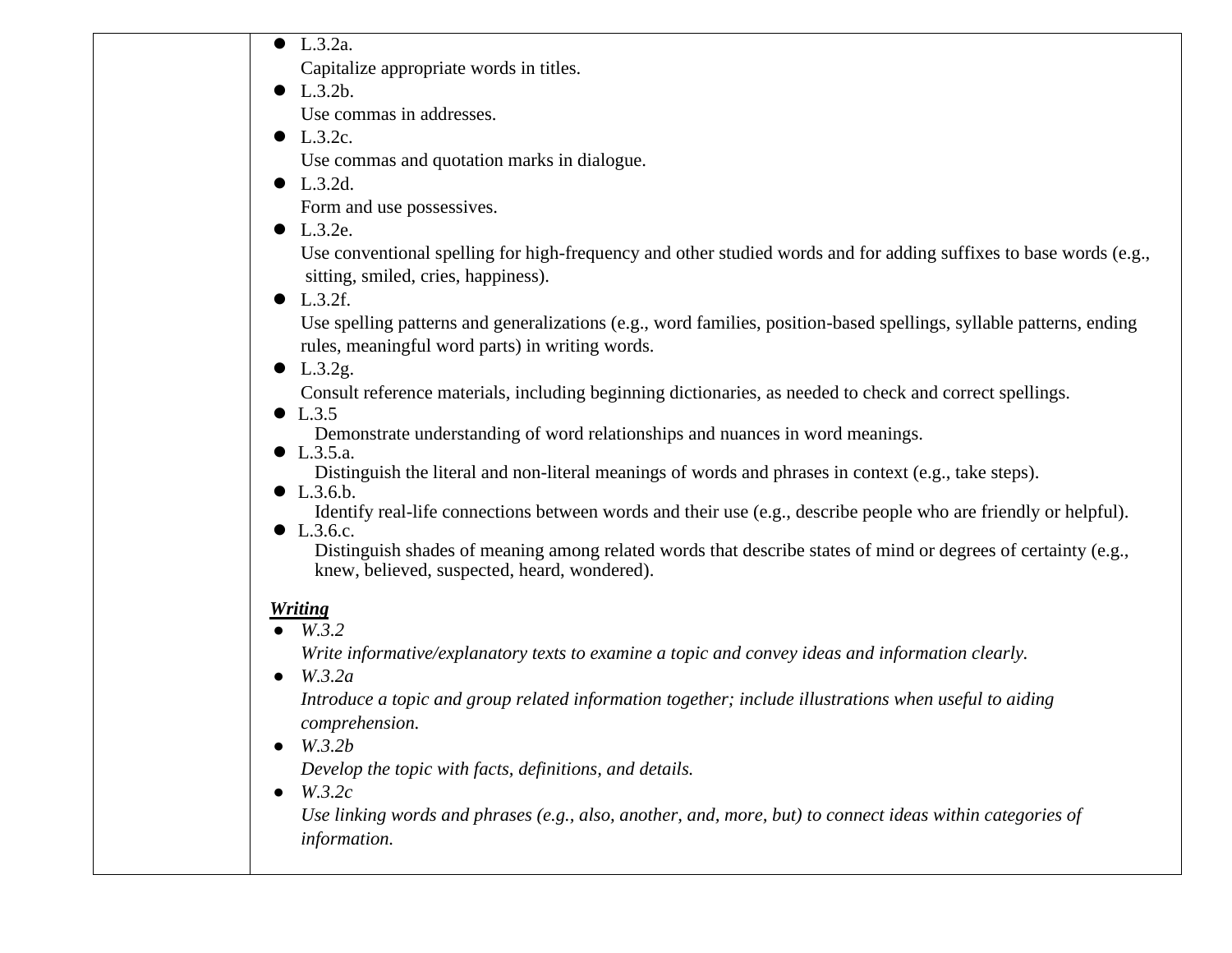|                                 | W.3.2d<br>Provide a concluding statement or section.                                                                                                                                                                                                                                                                                                                      |
|---------------------------------|---------------------------------------------------------------------------------------------------------------------------------------------------------------------------------------------------------------------------------------------------------------------------------------------------------------------------------------------------------------------------|
| <b>3rd Nine</b><br><b>Weeks</b> | <b>Reading Literature</b>                                                                                                                                                                                                                                                                                                                                                 |
|                                 | RL.3.7<br>Explain how specific aspects of a text's illustrations contribute to what is conveyed by the words in a story<br>(e.g., create mood, emphasize aspects of a character or setting).<br>RL.3.9 Compare and contrast the themes, settings, and plots of stories written by the same author about the same<br>or similar characters (e.g., in books from a series). |
|                                 | <b>Reading Informational</b>                                                                                                                                                                                                                                                                                                                                              |
|                                 | RI.3.7                                                                                                                                                                                                                                                                                                                                                                    |
|                                 | $\bullet$<br>Use information gained from illustrations (e.g., maps, photographs) and the words in a text to demonstrate<br>understanding of the text (e.g., where, when, why, and how key events occur).<br>RI.3.8                                                                                                                                                        |
|                                 | $\bullet$<br>Describe the logical connection between particular sentences and paragraphs in a text (e.g., comparison,<br>cause/effect, first/second/third in a sequence).                                                                                                                                                                                                 |
|                                 | RI.3.9<br>Compare and contrast the most important points and key details presented in two texts on the same topic.                                                                                                                                                                                                                                                        |
|                                 | <b>Writing</b>                                                                                                                                                                                                                                                                                                                                                            |
|                                 | $\bullet$ W.3.1                                                                                                                                                                                                                                                                                                                                                           |
|                                 | Write opinion pieces on topics or texts, supporting a point of view with reasons.                                                                                                                                                                                                                                                                                         |
|                                 | W.3.1a<br>$\bullet$                                                                                                                                                                                                                                                                                                                                                       |
|                                 | Introduce the topic or text they are writing about, state an opinion, and create an organizational structure that lists<br>reasons.                                                                                                                                                                                                                                       |
|                                 | W.3.1b<br>$\bullet$                                                                                                                                                                                                                                                                                                                                                       |
|                                 | Provide reasons that support the opinion.<br>W.3.1c                                                                                                                                                                                                                                                                                                                       |
|                                 | Use linking words and phrases (e.g., because, therefore, since, for example) to connect opinion and reasons.                                                                                                                                                                                                                                                              |
|                                 | W.3.1d                                                                                                                                                                                                                                                                                                                                                                    |
|                                 | Provide a concluding statement or section.                                                                                                                                                                                                                                                                                                                                |
|                                 | W.3.7                                                                                                                                                                                                                                                                                                                                                                     |
|                                 | Conduct short research projects that build knowledge about a topic.                                                                                                                                                                                                                                                                                                       |
|                                 | <b>Language</b>                                                                                                                                                                                                                                                                                                                                                           |
|                                 | $\bullet$ L.3.3                                                                                                                                                                                                                                                                                                                                                           |
|                                 | Use knowledge of language and its conventions when writing, speaking, reading, or listening.                                                                                                                                                                                                                                                                              |